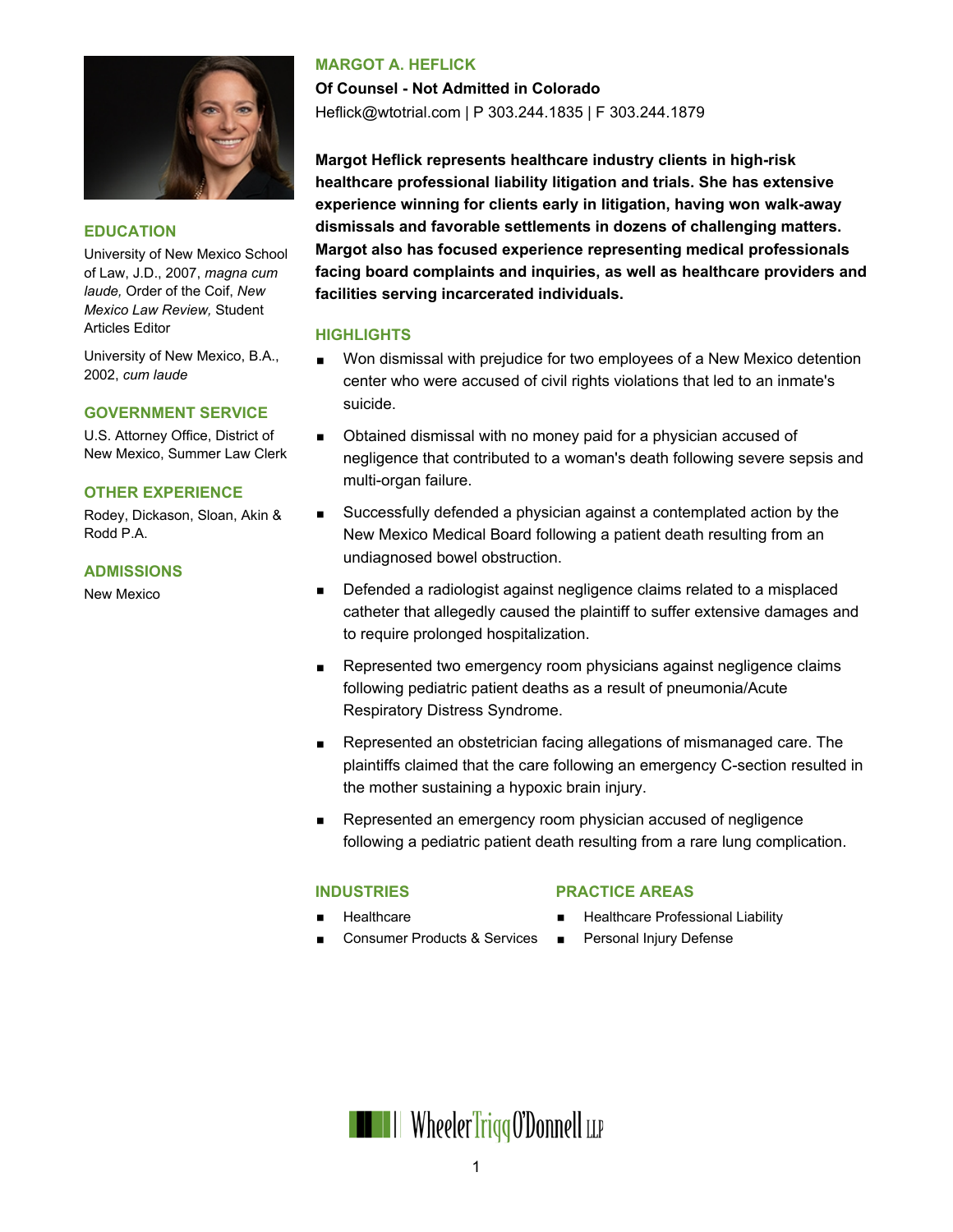# MARGOT A. HEFLICK

### **BIOGRAPHY**

Margot Heflick represents healthcare industry clients in high-risk healthcare professional liability litigation and trials. She has extensive experience winning for clients early in litigation, having won walk-away dismissals and favorable settlements in dozens of challenging matters. Margot also has focused experience representing medical professionals facing board complaints and inquiries, as well as healthcare providers and facilities serving incarcerated individuals.

Margot is listed in *The Best Lawyers in America* 2022 and was a "Rising Star" in *Southwest Super Lawyers* from 2015-2017. Prior to joining WTO, Margot was a litigation partner at a business and litigation firm in Albuquerque, New Mexico.

#### **CASES**

- Successfully defended a physician against a contemplated action by the New Mexico Medical Board following a patient death resulting from an undiagnosed bowel obstruction.
- **D** Obtained dismissal with no money paid for a physician accused of negligence that contributed to a woman's death following severe sepsis and multi-organ failure.
- **Won dismissal with prejudice for two employees of a New Mexico detention center** who were accused of civil rights violations that led to an inmate's suicide.
- Successfully defended an emergency room physician accused of negligence following a pediatric patient death resulting from epileptic seizures and brain damage.
- Represented an emergency room physician accused of negligence following a pediatric patient death resulting from a rare lung complication.
- Represented an obstetrician facing allegations of mismanaged care. The plaintiffs claimed that the care following an emergency C-section resulted in the mother sustaining a hypoxic brain injury.
- **Represented two emergency room physicians against negligence claims following** pediatric patient deaths as a result of pneumonia/Acute Respiratory Distress Syndrome.
- **Defended a radiologist against negligence claims related to a misplaced catheter that** allegedly caused the plaintiff to suffer extensive damages and to require prolonged hospitalization.
- Successfully settled two wrongful death medical malpractice cases for a company providing healthcare services in a prison.